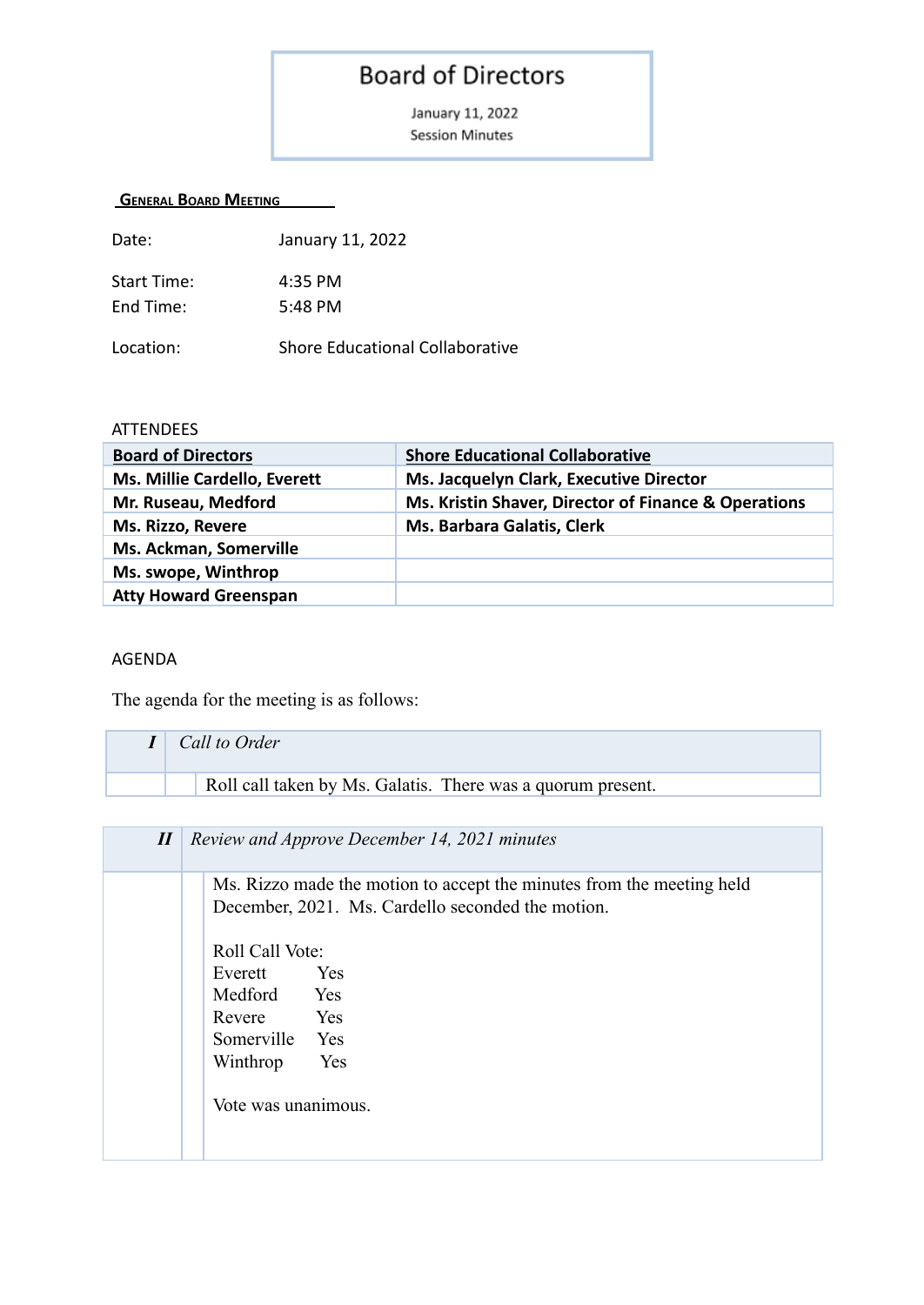| $I\!I\!I$ |              | <b>Finance and Operations</b>                                                                                                               |                 |                                                                                                                                                                                                                                                                                                                                                                                                                 |               |
|-----------|--------------|---------------------------------------------------------------------------------------------------------------------------------------------|-----------------|-----------------------------------------------------------------------------------------------------------------------------------------------------------------------------------------------------------------------------------------------------------------------------------------------------------------------------------------------------------------------------------------------------------------|---------------|
|           | $\mathbf{A}$ | <b>Financial Statement</b><br>adversely affect January income.                                                                              |                 | Ms. Shaver presented the Board with the balance sheet and income statement<br>for the period ending 11/30/21. Ms. Shaver also indicated that the operating<br>expenses look good up to this point but warns that December is a short month<br>(less billable days). Also since adults can only be billed when they are present,<br>the high absenteeism due to covid that has already been seen in January will |               |
|           | D            | <b>Warrants</b>                                                                                                                             |                 |                                                                                                                                                                                                                                                                                                                                                                                                                 |               |
|           |              | <b>December Warrants</b>                                                                                                                    |                 | Ms. Shaver presented the warrants from October and November follows:                                                                                                                                                                                                                                                                                                                                            |               |
|           |              | <b>DATE</b>                                                                                                                                 | <b>WARRANT#</b> | <b>TYPE</b>                                                                                                                                                                                                                                                                                                                                                                                                     | <b>AMOUNT</b> |
|           |              | 12/3/2021                                                                                                                                   | 1219            | <b>Accounts Payable</b>                                                                                                                                                                                                                                                                                                                                                                                         | \$52,594.59   |
|           |              | 12/14/2021                                                                                                                                  | 1228            | <b>Accounts Payable</b>                                                                                                                                                                                                                                                                                                                                                                                         | \$30,339.84   |
|           |              | 12/17/2021                                                                                                                                  | 1235            | <b>Accounts Payable</b>                                                                                                                                                                                                                                                                                                                                                                                         | \$87,447.17   |
|           |              | 12/17/2021                                                                                                                                  | 1237            | <b>Accounts Payable</b>                                                                                                                                                                                                                                                                                                                                                                                         | \$30,970.00   |
|           |              | 12/23/2021                                                                                                                                  | 1248            | <b>Accounts Payable</b>                                                                                                                                                                                                                                                                                                                                                                                         | \$349,560.67  |
|           |              | 12/3/2021                                                                                                                                   | FY22-27         | Payroll                                                                                                                                                                                                                                                                                                                                                                                                         | \$238,902.86  |
|           |              | 12/8/2021                                                                                                                                   | FY22-28         | Payroll                                                                                                                                                                                                                                                                                                                                                                                                         | \$35,727.16   |
|           |              | 12/10/2021                                                                                                                                  | FY22-29         | Payroll                                                                                                                                                                                                                                                                                                                                                                                                         | \$143,253.08  |
|           |              | 12/15/2021                                                                                                                                  | FY22-30         | Payroll                                                                                                                                                                                                                                                                                                                                                                                                         | \$436.19      |
|           |              | 12/15/2021                                                                                                                                  | FY22-31         | Payroll                                                                                                                                                                                                                                                                                                                                                                                                         | \$344,334.82  |
|           |              | 12/17/2021                                                                                                                                  | FY22-32         | Payroll                                                                                                                                                                                                                                                                                                                                                                                                         | \$234,995.55  |
|           |              | 12/23/2021                                                                                                                                  | FY 22-33        | Payroll                                                                                                                                                                                                                                                                                                                                                                                                         | \$333,732.36  |
|           |              | 12/31/2021                                                                                                                                  | FY22-34         | Payroll                                                                                                                                                                                                                                                                                                                                                                                                         | \$239,366.24  |
|           |              | 12/31/2021                                                                                                                                  | $FY-6$          | <b>Electronic Payment</b>                                                                                                                                                                                                                                                                                                                                                                                       | \$45,400.43   |
|           |              | Ackman seconded the motion.<br>Roll Call Vote:<br>Everett<br>Yes<br>Medford<br>Yes<br>Revere<br>Yes<br>Somerville<br>Yes<br>Winthrop<br>Yes |                 | Ms. Swope made the motion to accept the December warrants as presented, Ms.                                                                                                                                                                                                                                                                                                                                     |               |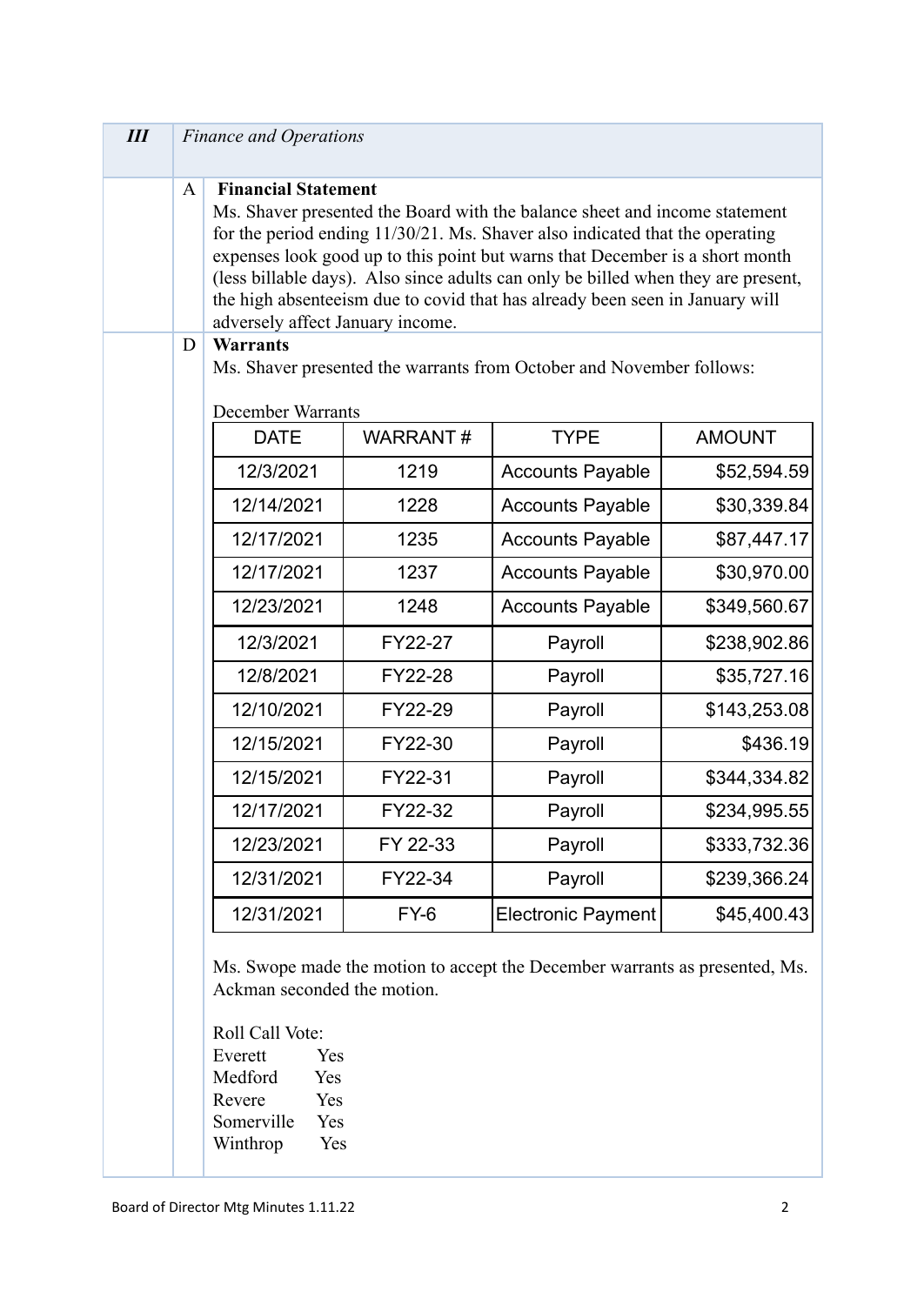| Vote was unanimous. |
|---------------------|
|                     |

| $I\hspace{-.1em}V$ | Executive Director Report & Discussion Items |                                                                                                                                                                                                                                                                                                                                                                                                                                                                                                                                                                                                                                                                                                                                                                                         |  |
|--------------------|----------------------------------------------|-----------------------------------------------------------------------------------------------------------------------------------------------------------------------------------------------------------------------------------------------------------------------------------------------------------------------------------------------------------------------------------------------------------------------------------------------------------------------------------------------------------------------------------------------------------------------------------------------------------------------------------------------------------------------------------------------------------------------------------------------------------------------------------------|--|
|                    | A                                            | <b>Services Update</b><br>1. Student Services<br>Ms. Clark informed the Board that Student Services currently has 161<br>students. The School has several referrals and is looking to open a new<br>classroom<br><b>Adult Services</b><br>2.<br>Adult Services has a total of 356 enrolled, with 242 attending in person.<br>3. Ms. Clark informed the Board that in the past three weeks Shore had 98<br>positive covid cases between staff, students, and clients.                                                                                                                                                                                                                                                                                                                    |  |
|                    | B                                            | <b>Policies</b><br>1. Title IX Policy<br>Ms. Clark reviewed the IX Policy with the Board and answered any<br>questions.<br>Ms. Rizzo made the motion to accept the policy as presented, Ms.<br>Cardello seconded the motion.<br>Roll Call Vote:<br>Everett<br>Yes<br>Medford<br>Yes<br>Revere<br>Yes<br>Somerville<br>Yes<br>Winthrop<br>Yes<br>Vote was unanimous.<br>2. Vaccination & Testing Policy<br>Ms. Clark reviewed a policy on the Covid Testing Policy and answered<br>all questions.<br>Ms. Rizzo made the motion to accept the new testing policy with two<br>changes in the policy.<br>1. Change the policy to 4 hours of time off and 1 day recovery if<br>symptoms occur.<br>2. Staff will be required to receive the booster within 30 days of<br>Booster eligibility. |  |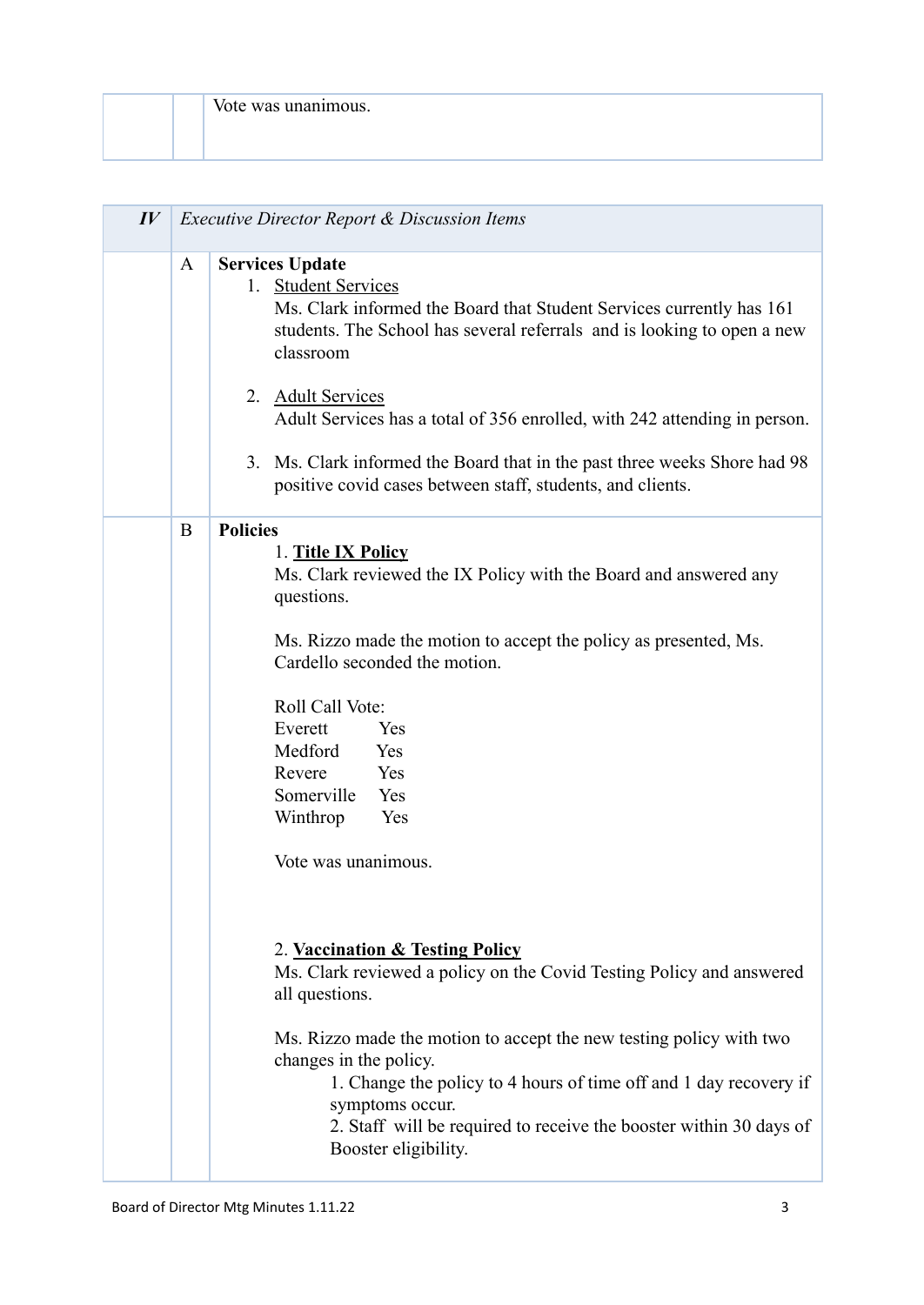| Roll Call Vote:     |                                                                       |
|---------------------|-----------------------------------------------------------------------|
| Everett             | Yes                                                                   |
| Medford             | Yes                                                                   |
| Revere              | Yes                                                                   |
| Somerville          | Yes                                                                   |
| Winthrop            | Yes                                                                   |
|                     |                                                                       |
| Vote was unanimous. |                                                                       |
|                     |                                                                       |
|                     | 3. Mission, Vision, Values                                            |
|                     | Ms. Clark presented the board with the new Mission Statement and      |
|                     | reviewed the changes that were made to the Values statement.          |
|                     |                                                                       |
|                     | Ms. Rizzo made the motion to accept the Mission Statement, Vision and |
|                     | Values as presented to the Board, Mr.Ackman seconded the motion.      |
| Roll Call Vote:     |                                                                       |
| Everett             | Yes                                                                   |
| Medford             | Yes                                                                   |
| Revere              | Yes                                                                   |
| Somerville          | Yes                                                                   |
| Winthrop            | Yes                                                                   |
|                     |                                                                       |
| Vote was unanimous. |                                                                       |
|                     |                                                                       |
|                     |                                                                       |
|                     |                                                                       |

| $V_{\bullet}$ | Personnel                                                                                                                                                                                                                 |  |  |
|---------------|---------------------------------------------------------------------------------------------------------------------------------------------------------------------------------------------------------------------------|--|--|
|               | <b>Approval of Hires and Terminations</b><br>A<br>Ms. Shaver presented the Hires and Terminations Report to the Board. Ms.<br>Ackman made the motion to accept the report as presented, Ms. Rizzo<br>seconded the motion. |  |  |
|               | Roll Call Vote:<br>Everett<br>Yes<br>Medford Yes<br>Revere Yes<br>Somerville Yes<br>Yes<br>Winthrop<br>Vote was unanimous.                                                                                                |  |  |

*VII. Adjournment*